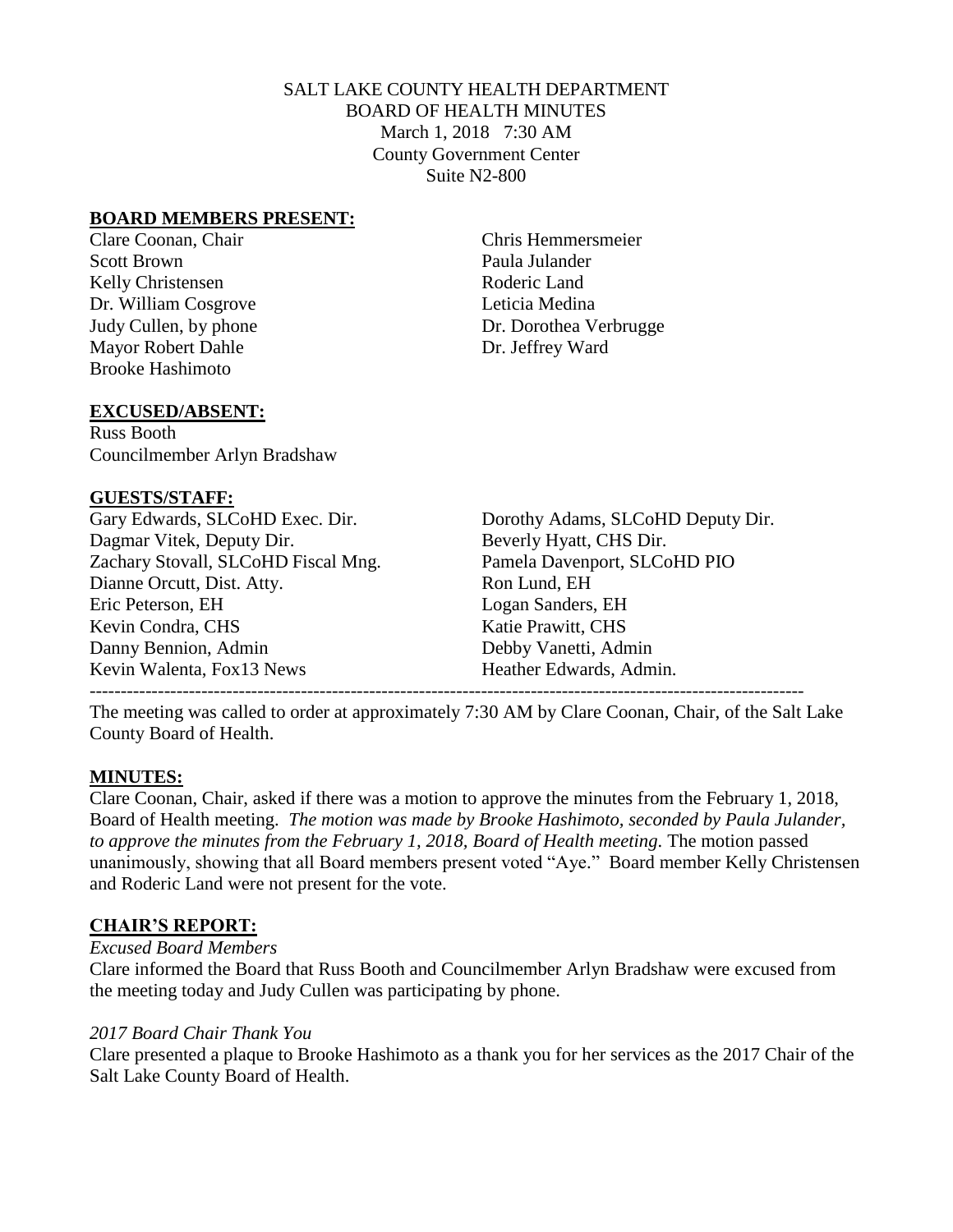Board of Health Minutes March 1, 2018 Page 2

#### *Health Department Annual Meeting*

Clare informed Board members that the Health Department Annual Meeting is being held on March 23, 2018, at the Utah Cultural Celebration Center in West Valley City. Board members are invited to attend and Heather will email the meeting details.

# **DIRECTOR***'***S REPORT:**

*National Association of Local Boards of Health (NALBOH) Annual Conference* Gary informed the Board that the NALBOH Conference will be held August 8-10 in Raleigh, North Carolina. Board members are encouraged to look at their schedules now and let Heather know if they wish to attend.

## *Lead Reporting Rule Change*

Gary stated that there has been a recent change to the state lead reporting rule requirements. The department will work with families to offer a home visit to provide education regarding lead and will also offer to bring county resources that could assist with addressing lead in homes.

## *Lead in School Drinking Water*

The Department of Environmental Quality funding for testing lead in school drinking water is no longer available. DEQ have asked school districts to develop a lead testing protocol and work with the health department to maintain these testing protocols. The department will be working with private and charter schools too.

## *Waste Tires*

Gary informed the Board that the department has received several complaints related to tire piles. The department is working with DEQ and municipalities to outline a process for dealing with this type of waste and collectively work to possibly solve these issues with property owners.

## *UCAIR Grant*

Gary announced that the department received a \$25,000 grant from UCAIR to support the reporting of smoking vehicles. The department currently has a hotline and online system for reporting smoking vehicles in the county and the grant will assist with developing a statewide reporting line.

## *Federal Funding Updates*

Gary stated that Congress extended the Children Health Insurance Program for the next four years, reauthorized Community Health Centers for two years, extended Maternal Infant Early Childhood Home Visiting funding for the next five years, and increased funding to fight the opioid epidemic. The Prevention and Public Health fund is being decreased from its original amount, but the decrease will be applied to scheduled increases, so the decrease will be a smaller annual increase or no increase.

## **LEGISLATIVE UPDATE:**

Gary distributed and reviewed a list of legislative bills of interest to the department for the 2018 session. Bills included:

- HB 12, *Family Planning Services Amendments* (Rep. Ward)
- 1 Sub HB 81, *Safety Belt Violations Amendments* (Rep. McKell)
- 2 Sub HB 88, *Electronic Cigarette and Other Nicotine Product Amendments* (Rep. Ray)
- 2 Sub HB101, *Air Quality Emissions Testing Amendments* (Rep. Arent)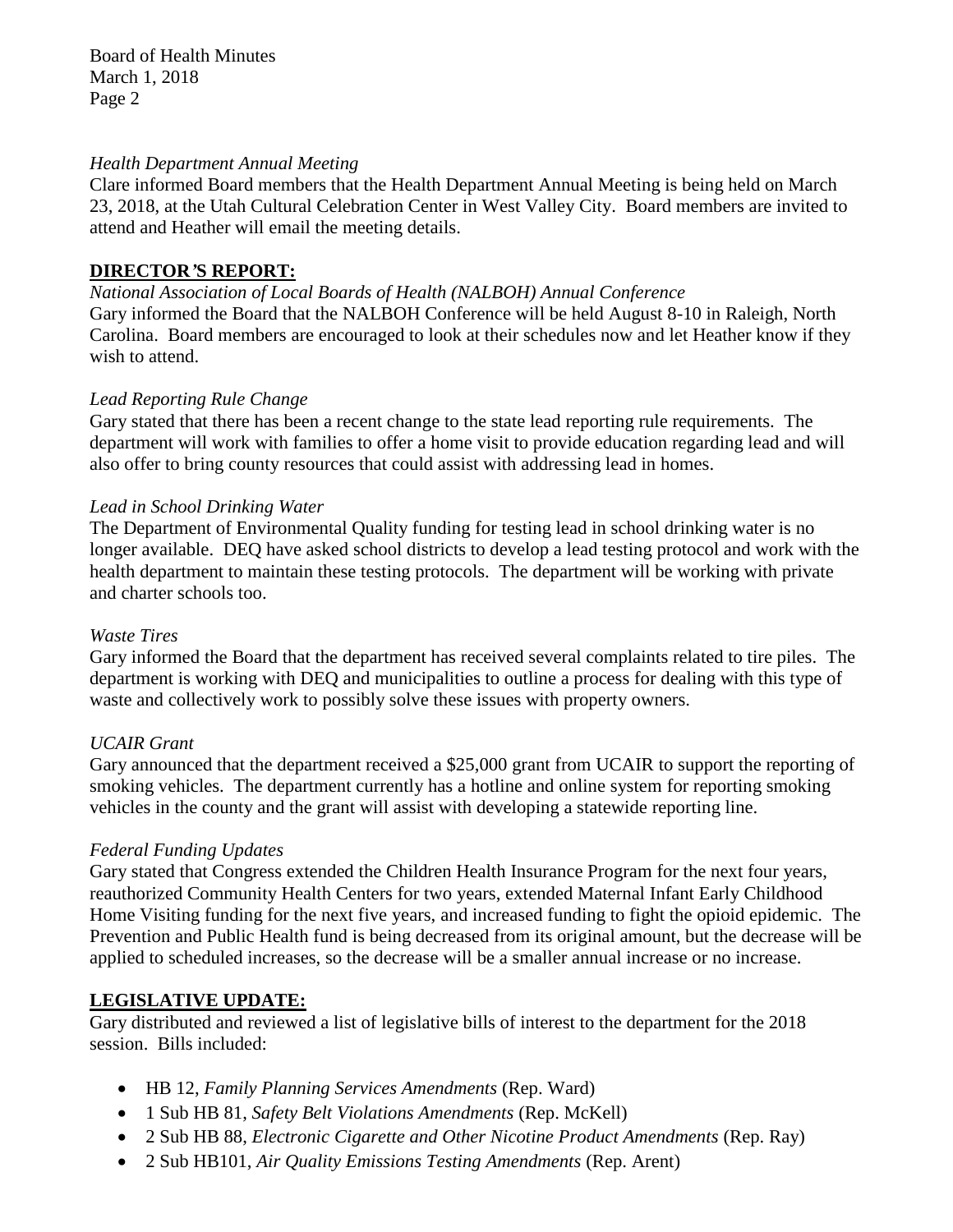Board of Health Minutes March 1, 2018 Page 3

- 3 Sub HB135, *Extraterritorial Jurisdiction Amendments* (Rep. Noel)
- HB145, *Pedestrian Safety Amendments* (Rep. Eliason)
- HB155, *Smoke Free Capitol Hill* (Rep. Cutler)
- 1 Sub HB171, *Motor Vehicle Emissions Amendments* (Rep. Romero)
- 2 Sub HB181, *Home Consumption and Homemade Food Act* (Rep. Roberts)
- HB191, *Carbon Monoxide Detector Repeal* (Rep. Whealtey)
- HB232, *Health Education Amendments* (Rep. Ward)
- 1 Sub HB286, *Reproductive Education Amendments* (Rep. Fawson)
- HB296, *Tobacco Age Amendments* (Rep. Eliason)
- 1 Sub HB324, *Tobacco Regulations Amendments* (Rep. Last)
- HB479, *Zero Emission Vehicle Program* (Rep, Eliason)
- 2 Sub HCR 1, *Concurrent Resolution on Global Warning and Climate Change* (Rep. Ward)
- SB 15, *Environmental Health Scientist Act Amendments* (Sen. Christensen)
- SB47, *Medicaid Expansion Amendments* (Sen. Davis)
- SB48, *Medicaid Waiting Period Amendments* (Sen. Christensen)
- SB85, *Controlled Substance Disposal Amendments* (Sen. Mayne)
- 2 Sub SB108, *Raw Milk Amendments* (Sen. Hinkins)
- 1 Sub SB161, *Nurse Home Visiting Pay-for-Success Program* (Sen. Escamilla)

For more detailed information, please see a hardcopy of the handouts included in the Board of Health meeting folder.

## **2017 BUDGET UPDATE:**

Zachary Stovall, Fiscal Manager, reviewed the 2017 budget close through a PowerPoint presentation. Slides included:

- 2017 Revenues
- 2017 Expenditures
- Fund Balance

Zach informed the Board that the department will begin working on June budget adjustments and the Board Fiscal Committee will be asked to meet and review when prepared. He is currently working on a single audit with the County and will be reporting about this during a future Board meeting.

For more detailed information, please see the hardcopy of the presentation included in the Board of Health meeting folder.

# **HEALTH REGUALTION #5, FOOD SANITATION:**

Ron Lund, Enforcement Coordinator, presented amendments to Health Regulation #5, *Food Sanitation,* and asked the Board to open the regulation for a thirty (30) day public hearing period and assign a hearing officer. These proposed changes are consistent with the temporary amendment that outlines an order of vaccination related to hepatitis A outbreaks, which the Board adopted during the February meeting. A draft of the regulation and summary of changes was included in the Board packet this month.